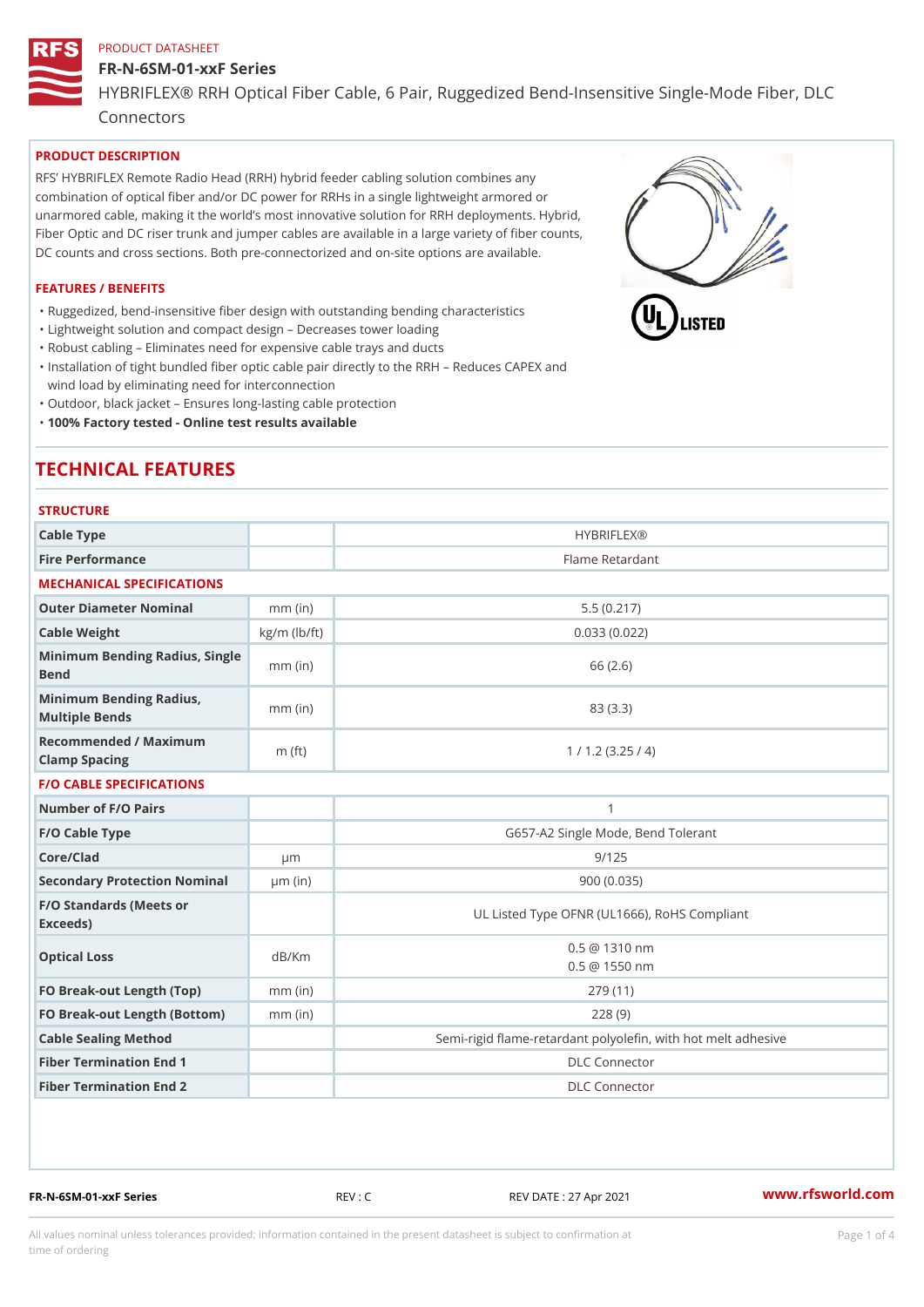FR-N-6SM-01-xxF Series HYBRIFLEX® RRH Optical Fiber Cable, 6 Pair, Ruggedized Bend-Insens Connectors

| CABLE JACKET                                    |                             |                                             |  |  |
|-------------------------------------------------|-----------------------------|---------------------------------------------|--|--|
| UV-Protection Individual and<br>External Jacket |                             | Yes                                         |  |  |
| Jacket Material                                 |                             | Flame Retardant, Indoor/Outdoor, PVC, Black |  |  |
| TESTING AND ENVIRONMENTAL                       |                             |                                             |  |  |
| Storage Temperature                             | $^{\circ}$ C ( $^{\circ}$ F | $-40$ to $70$ ( $-40$ to $158$ )            |  |  |
| Operation Temperature                           | $^{\circ}$ C ( $^{\circ}$ F | $-40$ to 65 ( $-40$ to 149)                 |  |  |
| Installation Temperature                        | $^{\circ}$ C ( $^{\circ}$ F | $-20$ to 65 ( $-4$ to 149)                  |  |  |
| Jacket Specifications                           |                             | UL 1666                                     |  |  |

## EXTERNAL DOCUMENT LINKS

NOTES

Installation Guidelwinessad QuickShip 2.0 Program [Informa](http://www.rfsworld.com/images/hybriflex/quickship_program_2.pdf)tion: On-line Factory Te[s](https://www.rfsworld.com/pictures/userfiles/programs/AAST Latest Version.zip)teResults:

#### ADDITIONAL ASSEMBLIES - 1 PAIR SM FIBERED DITIONAL ASSEMBLIES - 2 PAIR SM FIBER

| Length, ft | Model Number                  |
|------------|-------------------------------|
| 6          | $FR - N - 1 S M - 01 - 6 F$   |
| 10         | $FR - N - 1$ S M - 01 - 10 F  |
| 15         | $FR - N - 1$ S M - 01 - 15 F  |
| 20         | $FR - N - 1$ S M - 01 - 20 F  |
| 30         | $FR - N - 1$ S M - 01 - 30 F  |
| 40         | FR-N-1SM-01-40F               |
| 50         | $FR - N - 1$ S M - 01 - 50 F  |
| 60         | $FR - N - 1$ S M - 01 - 60 F  |
| 79         | $FR - N - 1$ S M - 01 - 70 F  |
| 80         | $FR - N - 1$ S M - 01 - 80 F  |
| 90         | FR-N-1SM-01-90F               |
| 100        | $FR - N - 1$ S M - 01 - 100 F |

| Length, ft | Model Number                 |
|------------|------------------------------|
| 10         | FR-N-2SM-01-10F              |
| 20         | $FR - N - 2 S M - 01 - 20 F$ |
| 30         | $FR - N - 2 S M - 01 - 30 F$ |
| 4 O        | $FR - N - 2 SM - 01 - 40 F$  |
| 50         | $FR - N - 2 SM - 01 - 50 F$  |
| 60         | FR-N-2 SM-01-60F             |
| 7 0        | $FR - N - 2 S M - 01 - 70 F$ |
| 80         | $FR - N - 2 SM - 01 - 80 F$  |
| 90         | $FR - N - 2 SM - 01 - 90 F$  |
| 100        | FR-N-2SM-01-100F             |

FR-N-6SM-01-xxF Series REV : C REV DATE : 27 Apr 2021 [www.](https://www.rfsworld.com)rfsworld.com

All values nominal unless tolerances provided; information contained in the present datasheet is subject to Pcapgnéio 2m atio time of ordering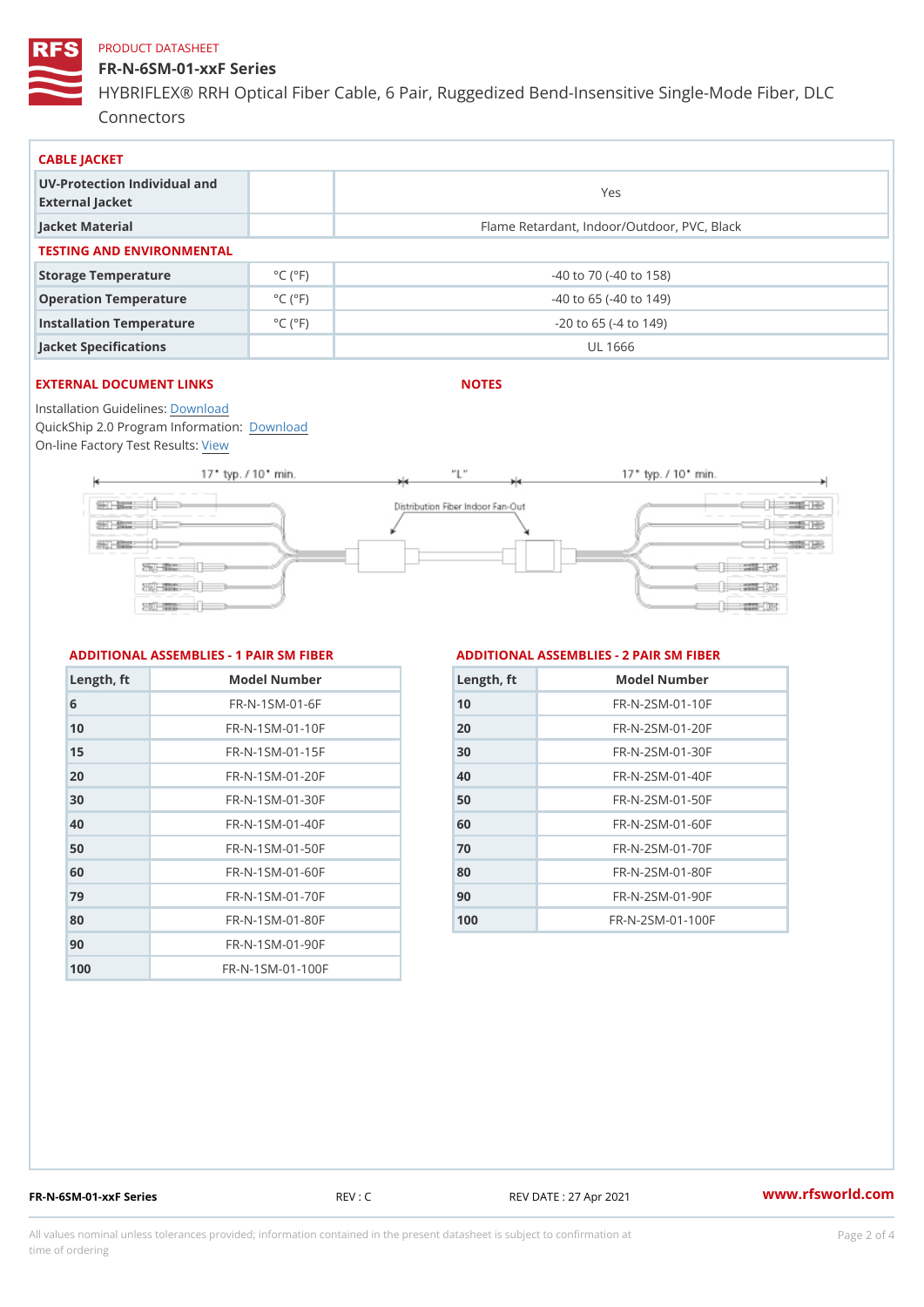FR-N-6SM-01-xxF Series

HYBRIFLEX® RRH Optical Fiber Cable, 6 Pair, Ruggedized Bend-Insens Connectors

ADDITIONAL ASSEMBLIES - 3 PAIR SM FIBERED DITIONAL ASSEMBLIES - 6 PAIR SM FIBER

| Length, ft     | Model Number                 |
|----------------|------------------------------|
| 3              | $FR - N - 3 S M - 01 - 3 F$  |
| $\overline{4}$ | $FR - N - 3 S M - 01 - 4 F$  |
| 6              | $FR - N - 3 S M - 01 - 6 F$  |
| 8              | FR-N-3SM-01-8F               |
| 1 <sub>0</sub> | $FR - N - 3 S M - 01 - 10 F$ |
| 15             | $FR - N - 3 S M - 01 - 15 F$ |
| 20             | $FR - N - 3 S M - 01 - 20 F$ |
| 30             | $FR - N - 3 S M - 01 - 30 F$ |
| 50             | $FR - N - 3 S M - 01 - 50 F$ |

| Length, ft     | Model Number                   |
|----------------|--------------------------------|
| 3              | $FR - N - 6 S M - 01 - 3 F$    |
| $\overline{4}$ | $FR - N - 6 S M - 01 - 4 F$    |
| 6              | $FR - N - 6 S M - 01 - 6 F$    |
| 8              | $FR - N - 6 S M - 01 - 8 F$    |
| 10             | $FR - N - 6.5 M - 0.1 - 1.0 F$ |
| 15             | $FR - N - 6$ S M - 01 - 15 F   |
| 20             | $FR - N - 6 SM - 01 - 20 F$    |
| 30             | $FR - N - 6 S M - 01 - 30 F$   |
| 40             | FR-N-6SM-01-40F                |

#### ADDITIONAL ASSEMBLIES - 12 PAIR SM FIBER

| Length, ft     | Model Number                 |
|----------------|------------------------------|
| 3              | $FR - N - 12SM - 01 - 3F$    |
| $\overline{4}$ | $FR - N - 12SM - 01 - 4F$    |
| 6              | $FR - N - 12$ S M - 01 - 6 F |
| 8              | $FR - N - 12$ S M - 01 - 8 F |
| 10             | FR-N-12SM-01-10F             |
| 15             | FR-N-12SM-01-15F             |
| 20             | FR-N-12SM-01-20F             |
| 30             | FR-N-12SM-01-30F             |

#### ADDITIONAL ASSEMBLIES - 1 STRAND SM FABSDRTIONAL ASSEMBLIES - 2 STRAND SM FIBER

| Length, ft | Model Number                    |
|------------|---------------------------------|
| 10         | $FR - N - 1$ S S M - 01 - 10 F  |
| 20         | $FR - N - 1$ S S M - 01 - 20 F  |
| 30         | $FR - N - 1$ S S M - 01 - 30 F  |
| 40         | FR-N-1SSM-01-40F                |
| 50         | $FR - N - 1$ S S M - 01 - 50 F  |
| 60         | $FR - N - 1$ S S M - 01 - 60 F  |
| 70         | FR-N-1SSM-01-70F                |
| 80         | $FR - N - 1$ S S M - 01 - 80 F  |
| 90         | FR-N-1SSM-01-90F                |
| 100        | $FR - N - 1$ S S M - 01 - 100 F |

| Length, ft | Model Number                   |
|------------|--------------------------------|
| 10         | $FR - N - 2 S S M - 01 - 10 F$ |
| 20         | FR-N-2SSM-01-20F               |
| 30         | FR-N-2SSM-01-30F               |
| 40         | FR-N-2SSM-01-40F               |
| 50         | FR-N-2SSM-01-50F               |
| 60         | $FR - N - 2 S S M - 01 - 60 F$ |
| 70         | FR-N-2SSM-01-70F               |
| 80         | FR-N-2SSM-01-80F               |
| 90         | FR-N-2SSM-01-90F               |
| 100        | FR-N-2SSM-01-100F              |

FR-N-6SM-01-xxF Series REV : C REV DATE : 27 Apr 2021 [www.](https://www.rfsworld.com)rfsworld.com

All values nominal unless tolerances provided; information contained in the present datasheet is subject to Pcapgeling that i time of ordering